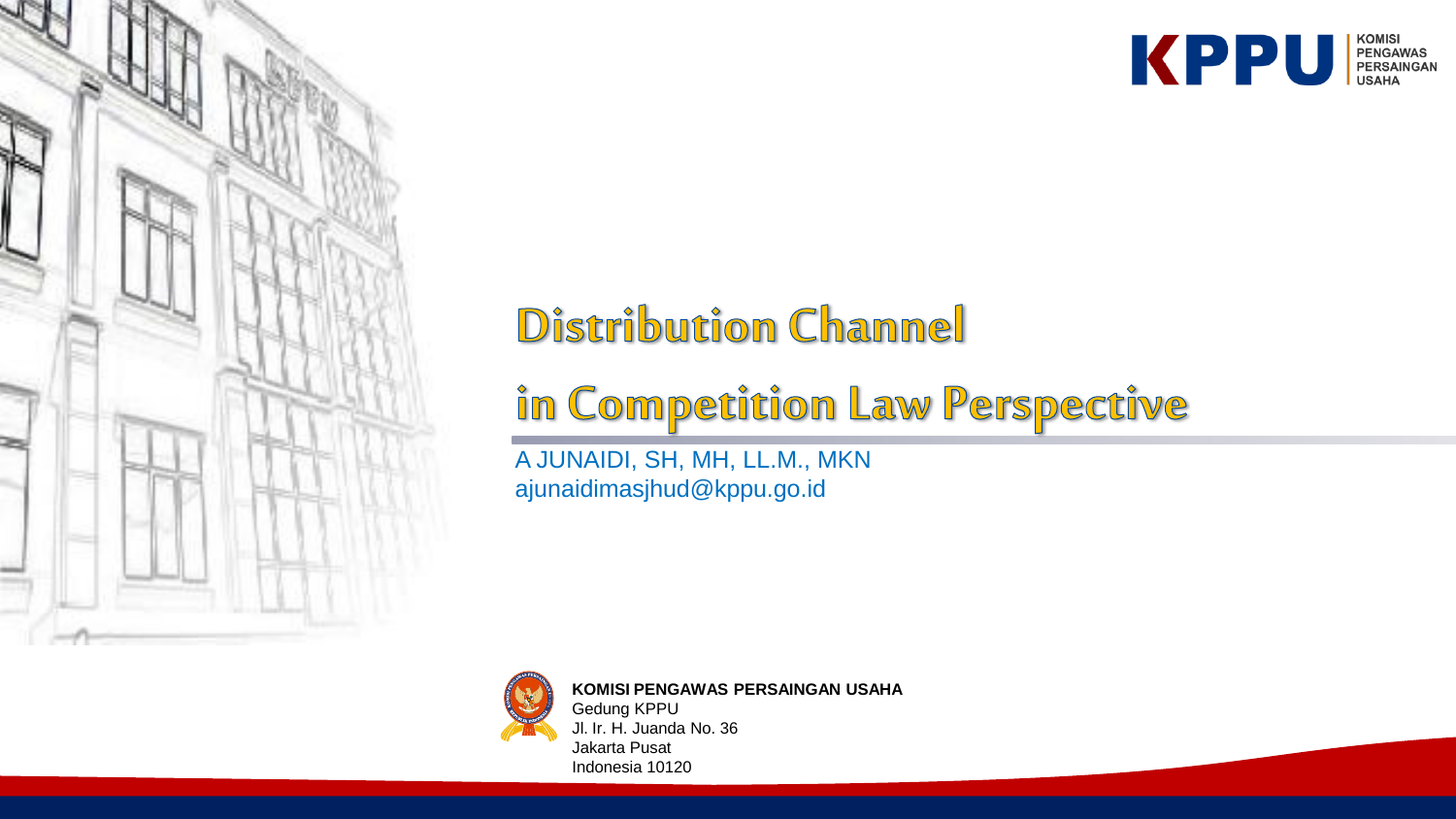# Competition Commission (KPPU)

Competition agency which supervise business competition based on law No. 5 year 1999 concerning prohibition of monopoly practices and unfair business competition



Komisi Pengawas Persaingan Usaha Hal . 2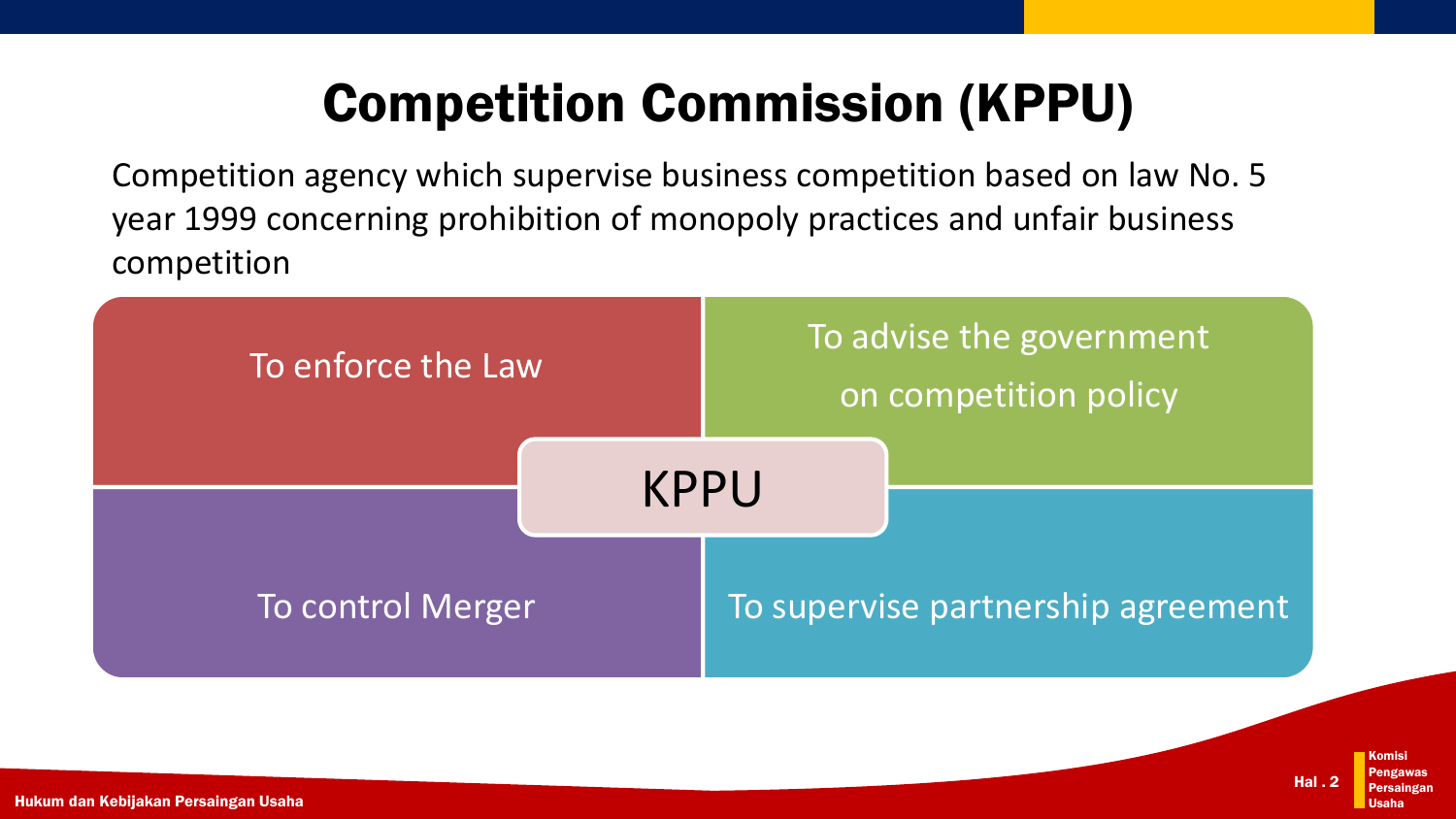### Competition Law



Law and Competition Policy

Komisi Pengawas Persaingan Usaha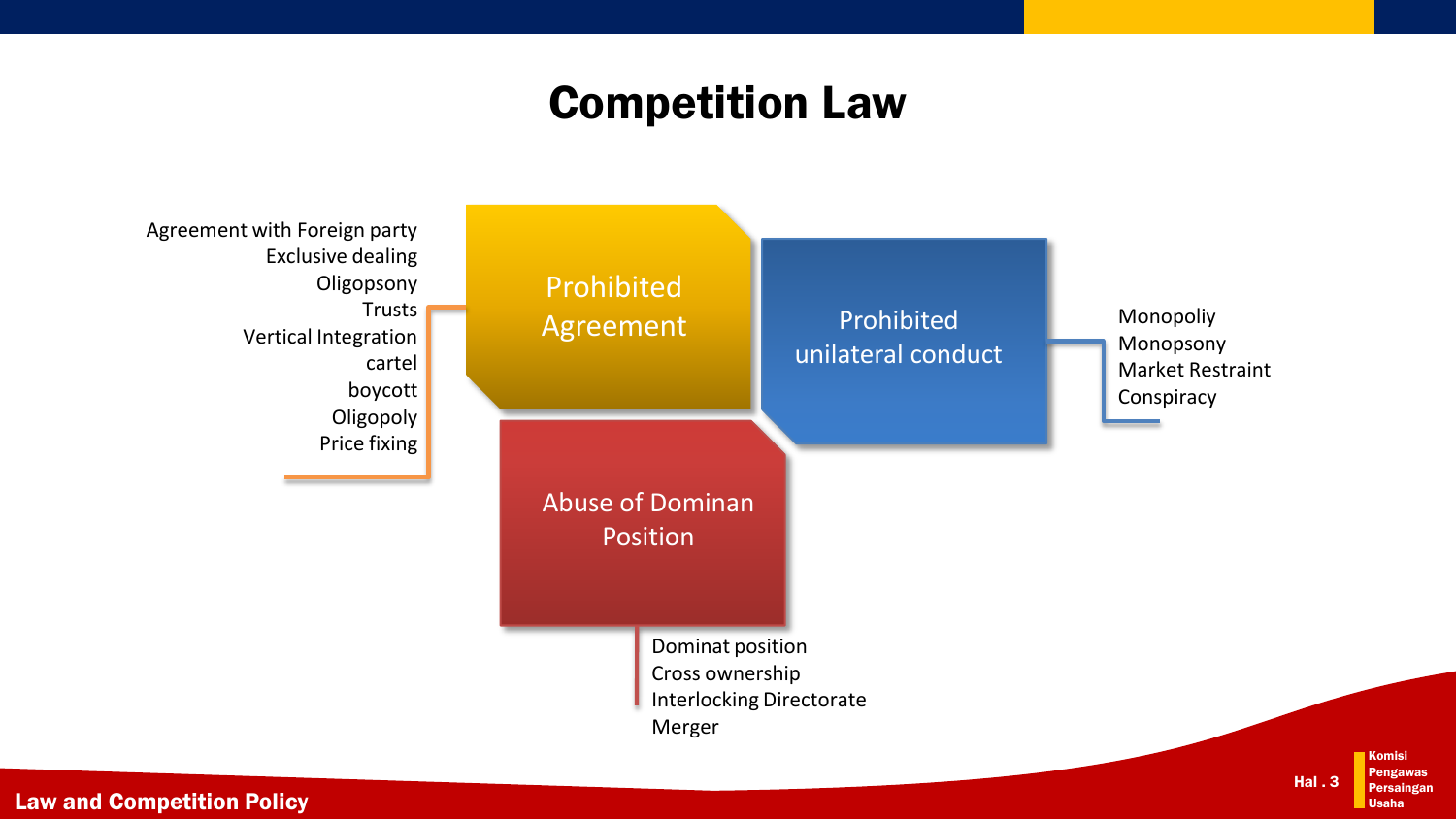## PROHIBITED AGREEMENT ?

- Resale Price Maintenance ( article 8)
- Market Division (article 9)
- Vertical Integration (article 14)
- Tying Agreement (article 15)
- Exception :
	- Agency agreement
	- Franchise agreement

Komisi Pengawas Persaingan Usaha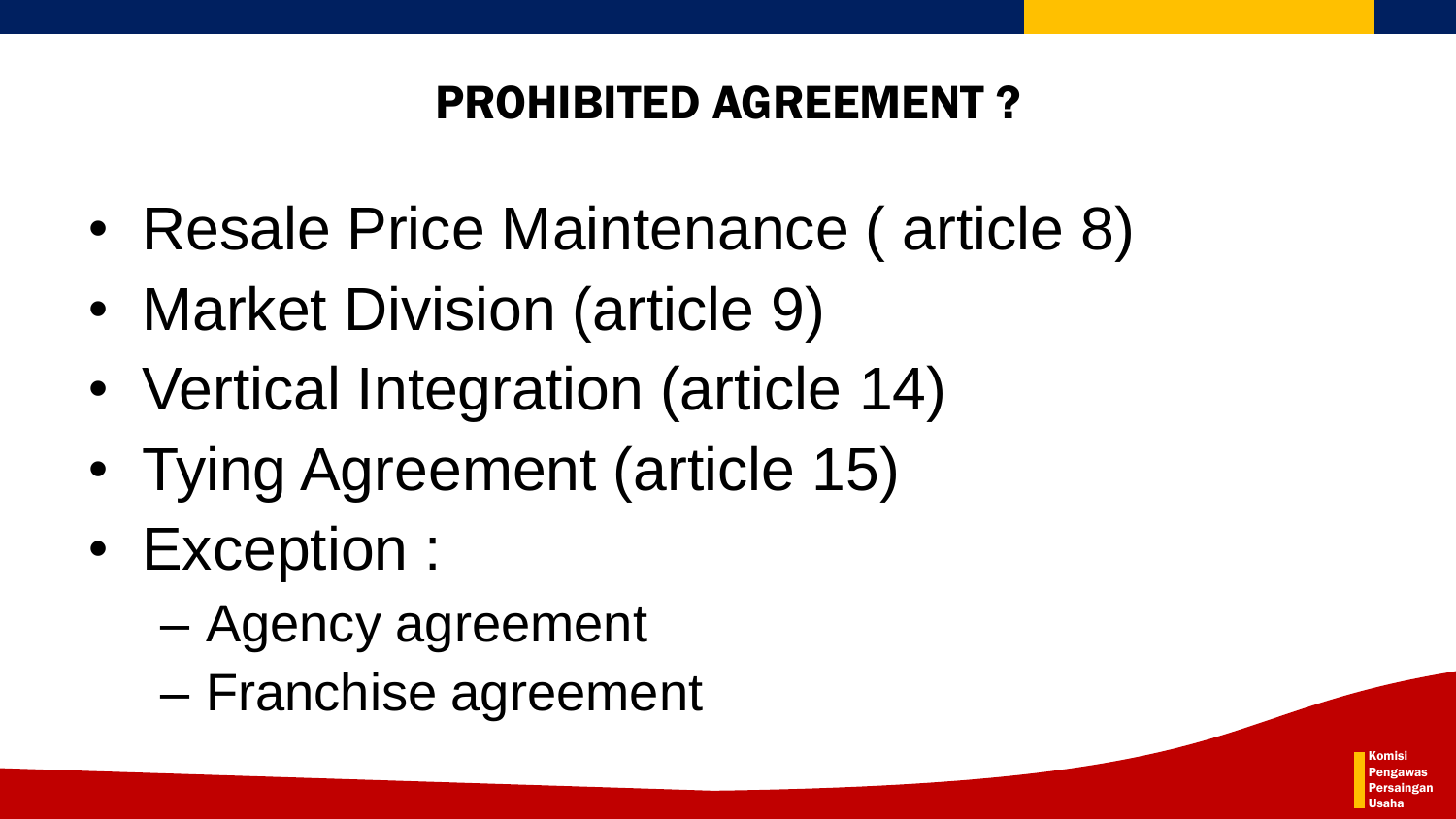### Resale Price Maintenance ( article 8)

• Business actors shall be prohibited from entering into agreements with other business actors setting forth the condition that parties receiving the goods and or services shall not sell or resupply the goods and or services received by them, at a price lower than the contracted price, potentially causing unfair business competition.

> Komisi Pengawas Persaingan Usaha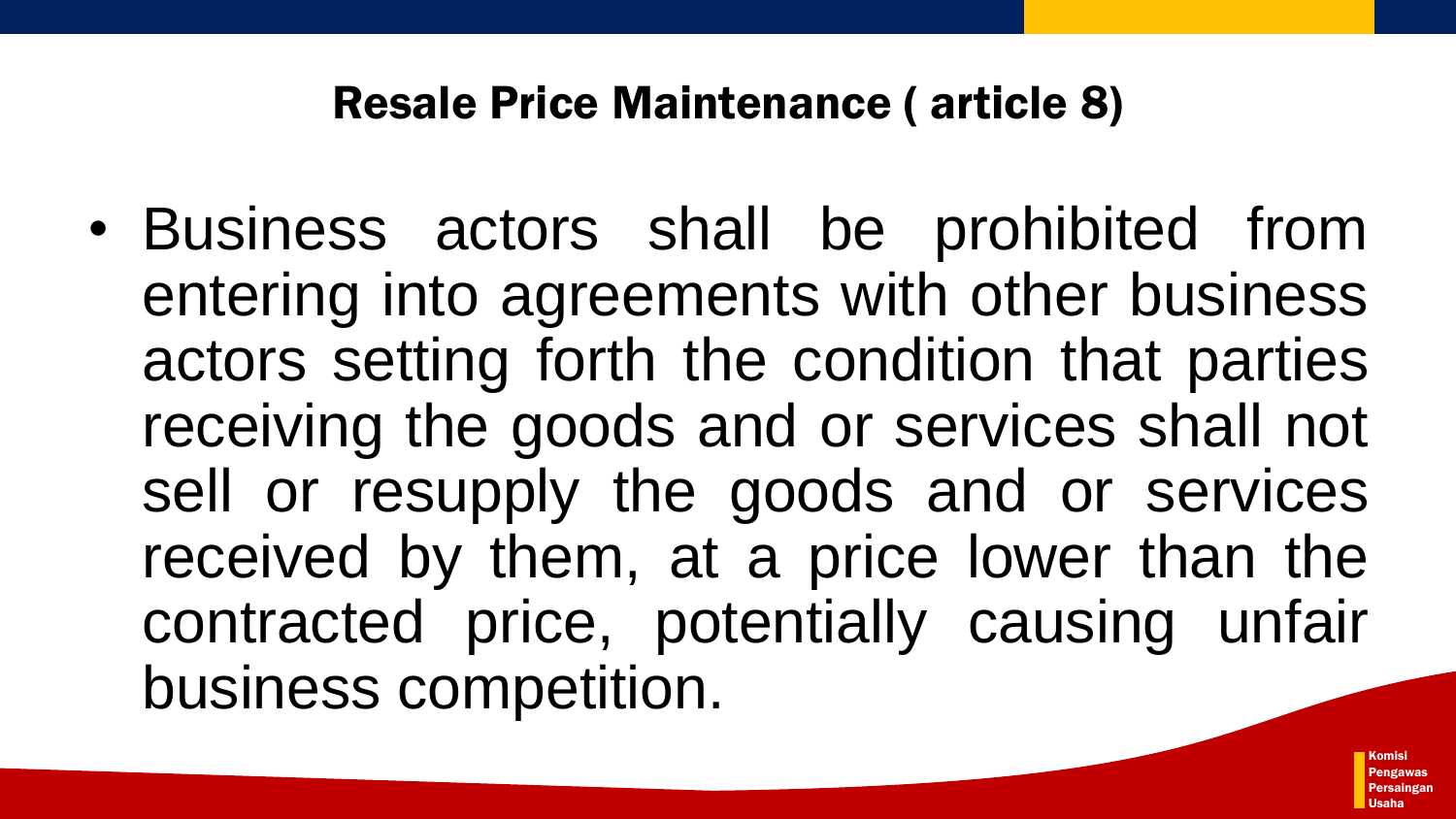#### Dividing Territories (article 9)

• Business actors shall be prohibited from entering into agreements with their business competitors which have the purpose of dividing marketing territories or allocating the market for goods and or services, potentially causing monopolistic practices and unfairBusiness competition.

Hal. 6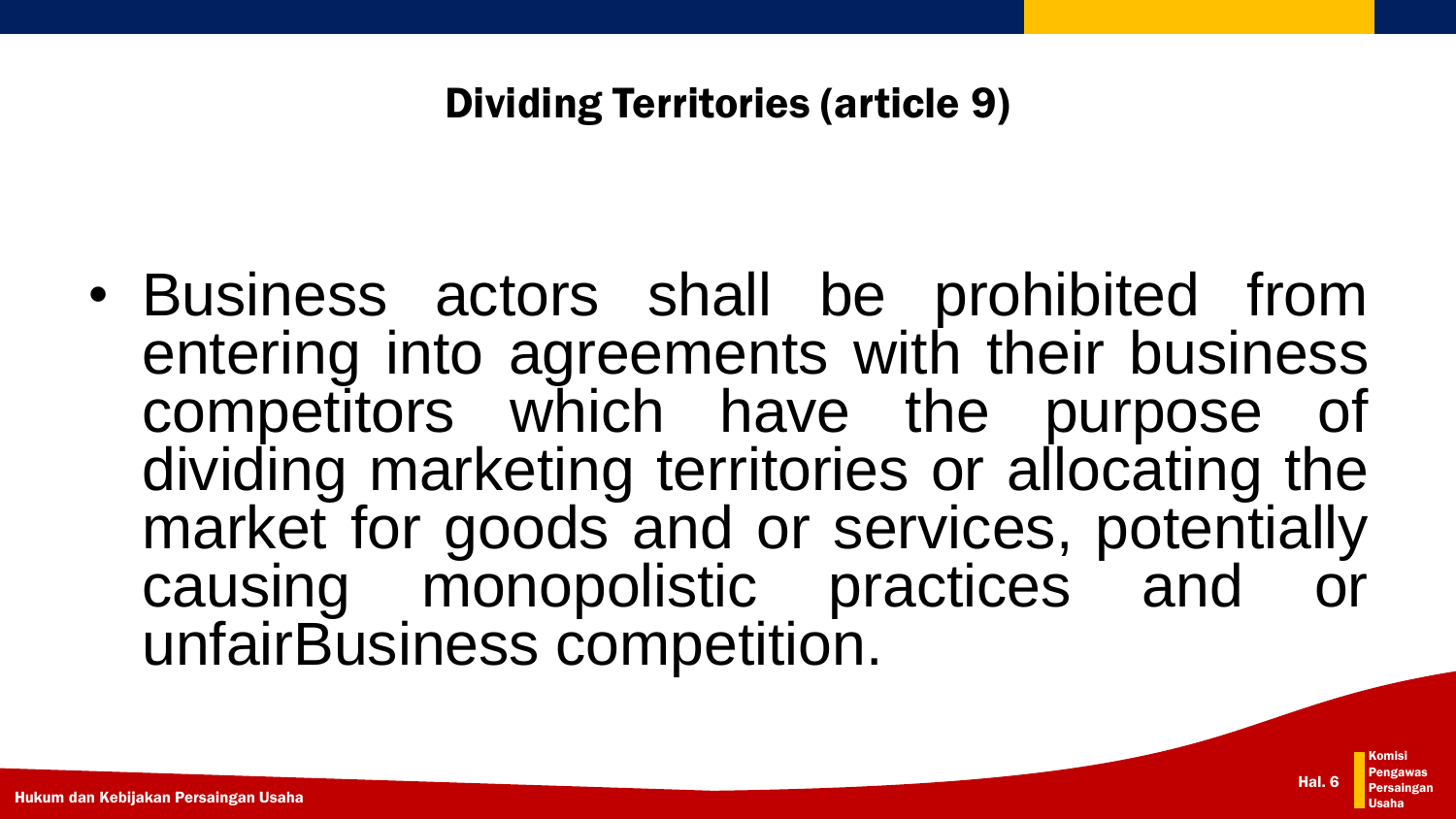## Trust (article 12)

• Business actors shall be prohibited from entering into agreements with other business actors to engage in cooperation by establishing a joint company or a larger company, by keeping and maintaining the continuity of each respective company or its members, with the aim of controlling the production and or marketing of goods and or services, which may cause monopolistic practices and or unfair business competition.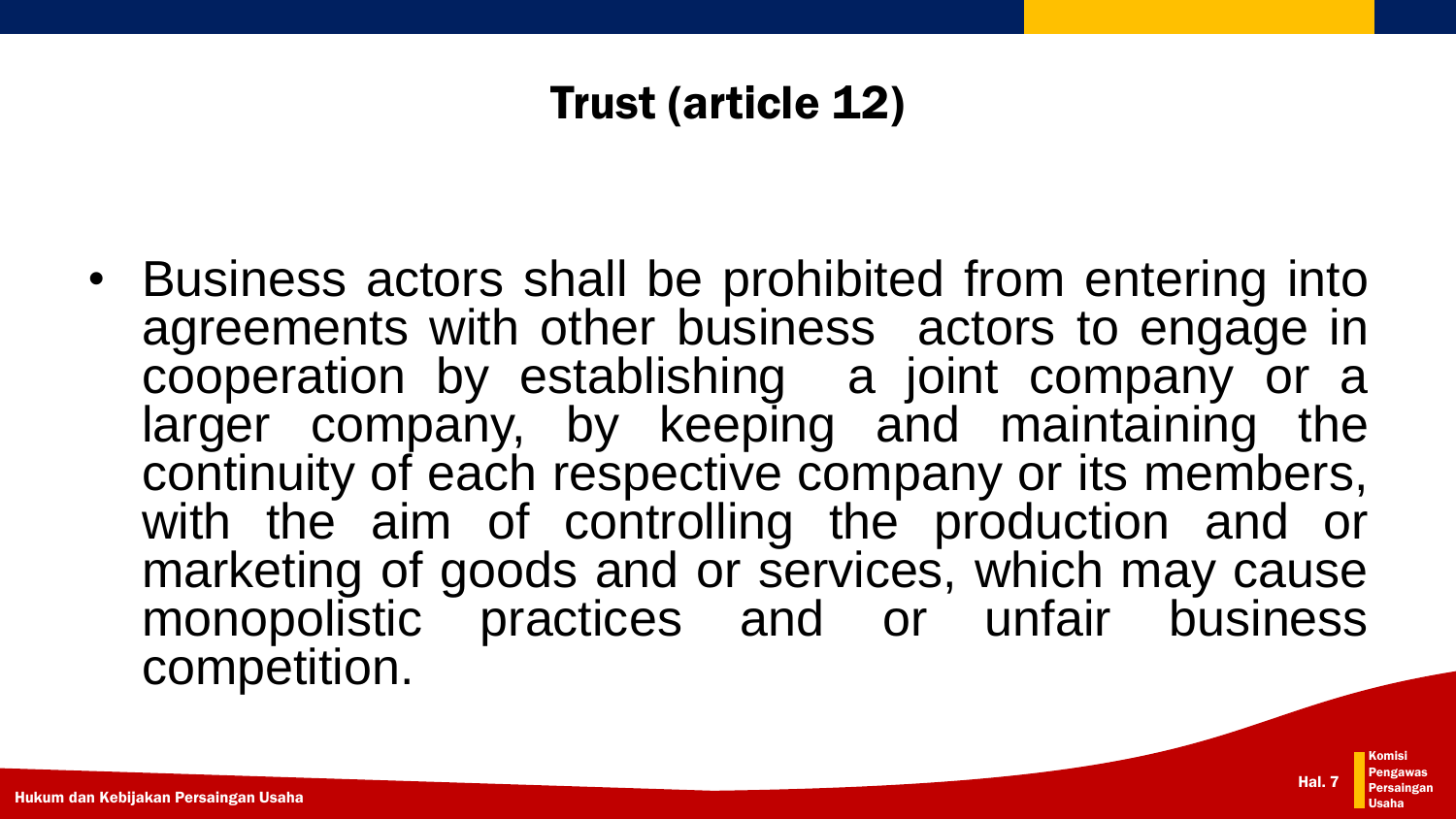#### Vertical Integration (article 14)

• Business actors shall be prohibited from entering into agreements with other business actors with the aim of controlling the production of several goods constituting products which are included in the production chain of certain related goods and or services whereby each production series is the end product of processing or further processing, either in a direct or indirect series, which may potentially cause unfair business competition and or may be harmful to society.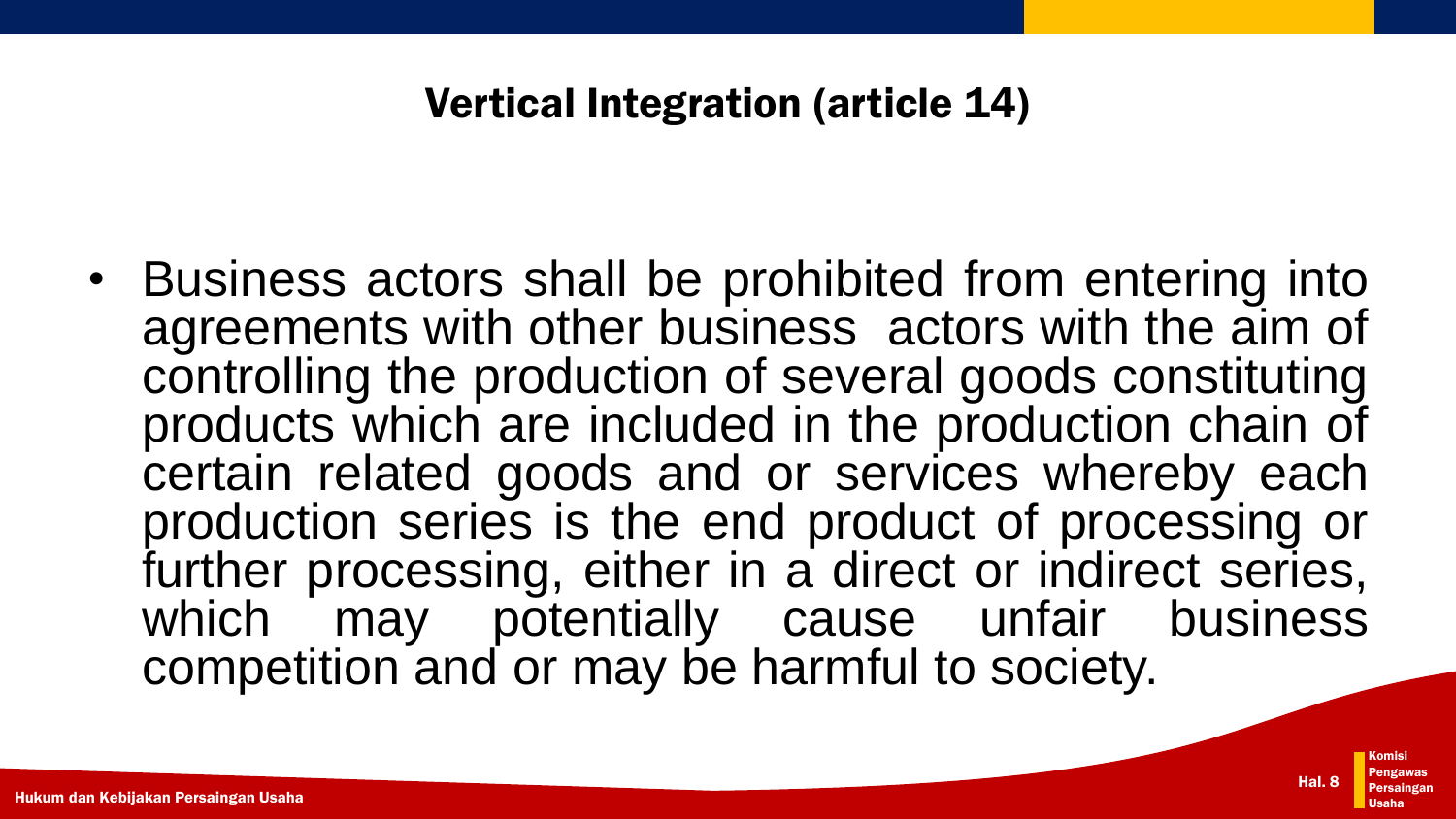#### Tying Agreement (article 15)

- (1) Business actors prohibited from entering into agreements with other business actors setting forth the condition that the party receiving the goods and or services shall only resupply or shall refrain from resupplying the aforementioned goods and or services to certain parties and or at a certain place ;
- (2) Business actors shall be prohibited from entering into agreements with other parties setting forth the condition that the party receiving certain goods and or services must be prepared to purchase other goods and or services from the supplying business actor.
- (3) Business actors shall be prohibited from entering into agreements concerning prices or certain price discounts for goods and or services, setting forth the condition that the business actor receiving goods and or services from the supplying business actor:
	- a. must be prepared to purchase other goods and or services from the supplying business actor; or
	- b. shall not purchase the same or similar goods and or services from other business actors that are the competitors of the supplying business actor

Hal. 9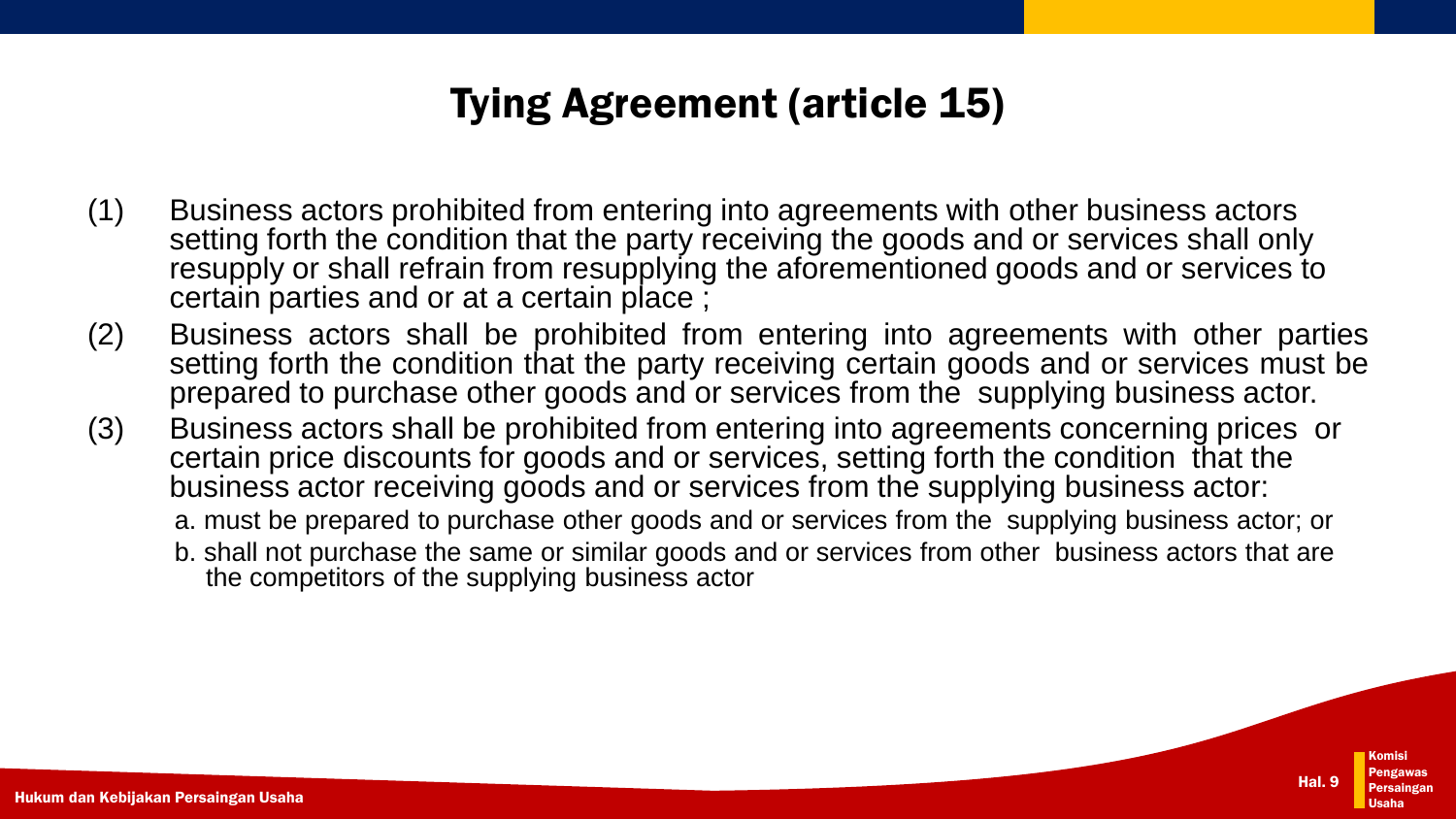## Agency agreement

- The agency agreement is related to the agreement which the agent acts solely on behalf of the principal as stipulated on Commission Regulation No. 7 Year 2010
- The characteristics of agency agreement are:

a. agent acts on behalf of the principal;

b. selling price of goods or services is determined by principal;

c. principal takes risks resulted from a transaction between its agent and third party;

d. the relation of principal-agent agreement is in first degree relation;

e. instead of profit income, the agent accepts commission fee from its principal.

> Komisi Pengawas Persaingan Usaha Hal. 10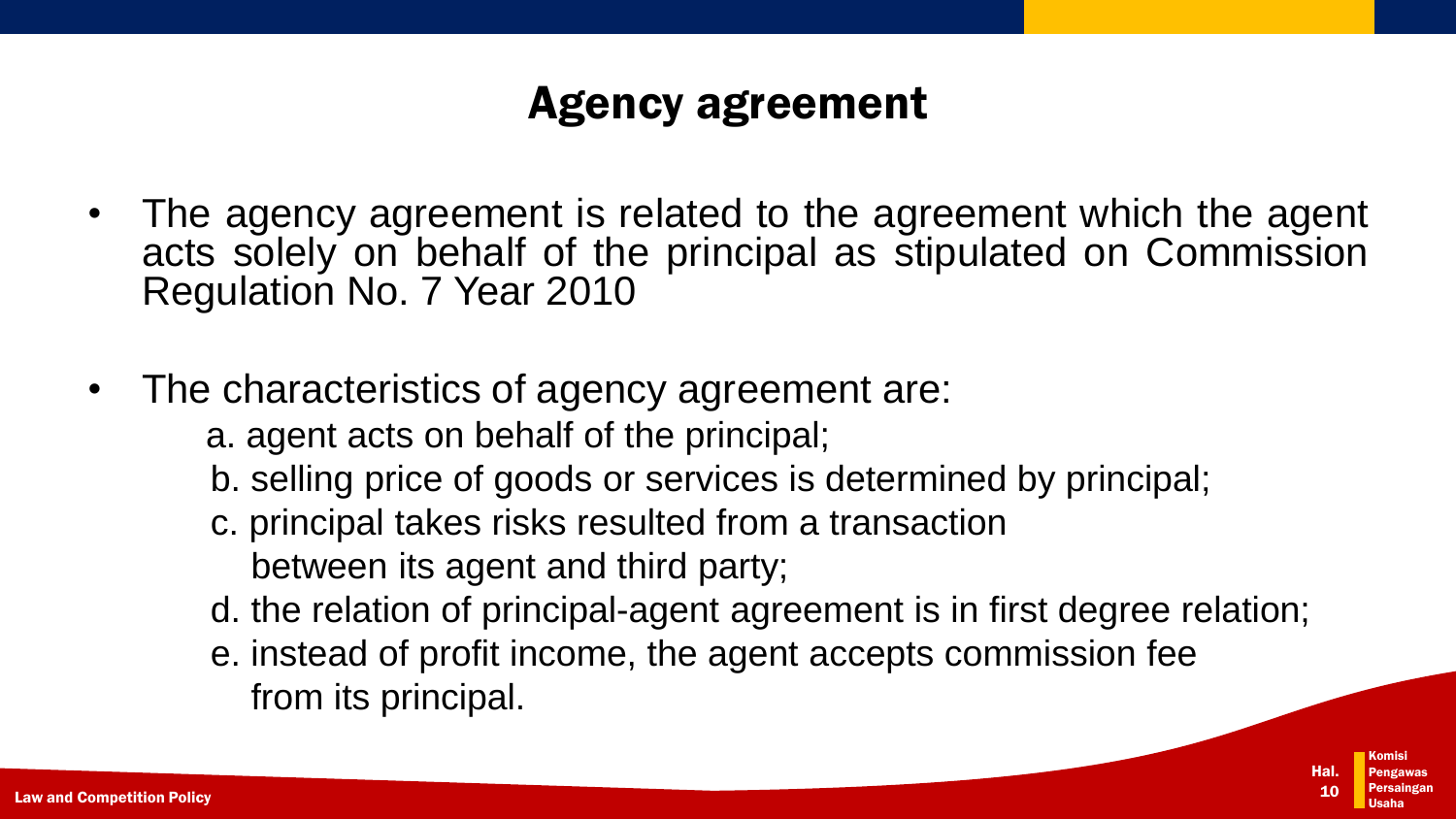#### Franchise agreement

"A Franchise Agreement is a legal, binding contract between a franchisor and franchisee." The franchisor operates a pilot operation in the target market and then directly grants franchisees a right to operate one (or a number of) units.



Komisi Pengawas 'ersaing<u>an</u> Usaha Hal. 11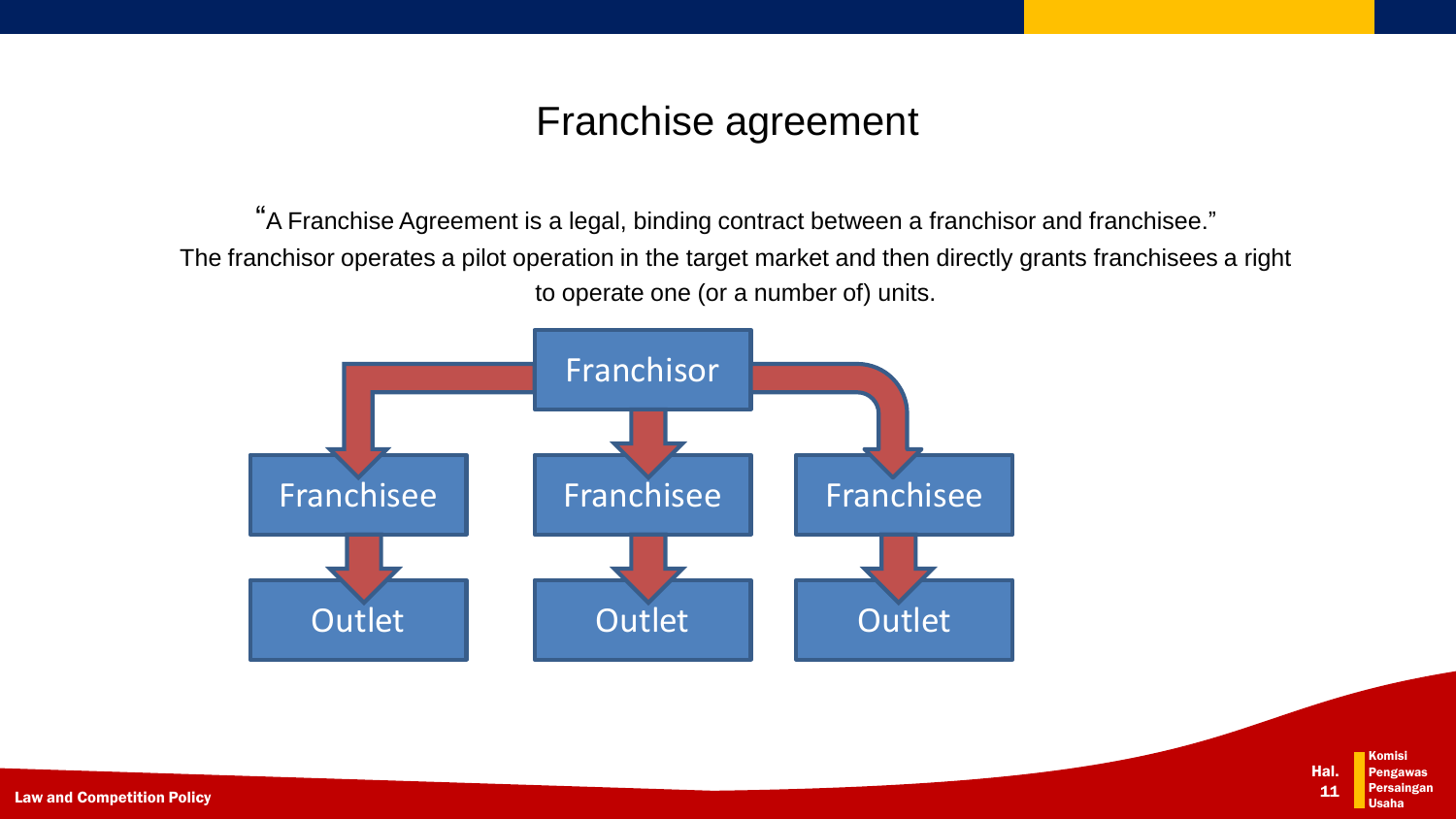#### Based on Article 50 letter B, which cannot be implemented:

a. resale price maintenance unless it is in recommended price.

- b. requirements to purchase goods/services only from the franchisor or other party designated : *Franchisor may not prohibit the franchisee to purchase the supply of goods/ services from other parties, as long as the goods / services that meet the quality standards that hinted at the franchisor*.
- c. requirements to purchase other goods / services from the franchisor (tie-in) *obligation to buy another product that is not a part of their franchise package.* d. restriction area:

*area restrictions are not done in order to establish a franchise network system but rather to limit the market and consumers*.

e. requirement for not doing the same business activities for a certain period after the expiration of the franchise agreement unless it's aim is to protect IPR and franchise reputation

> Komisi Pengawas Persaingan Usaha

Hal. 12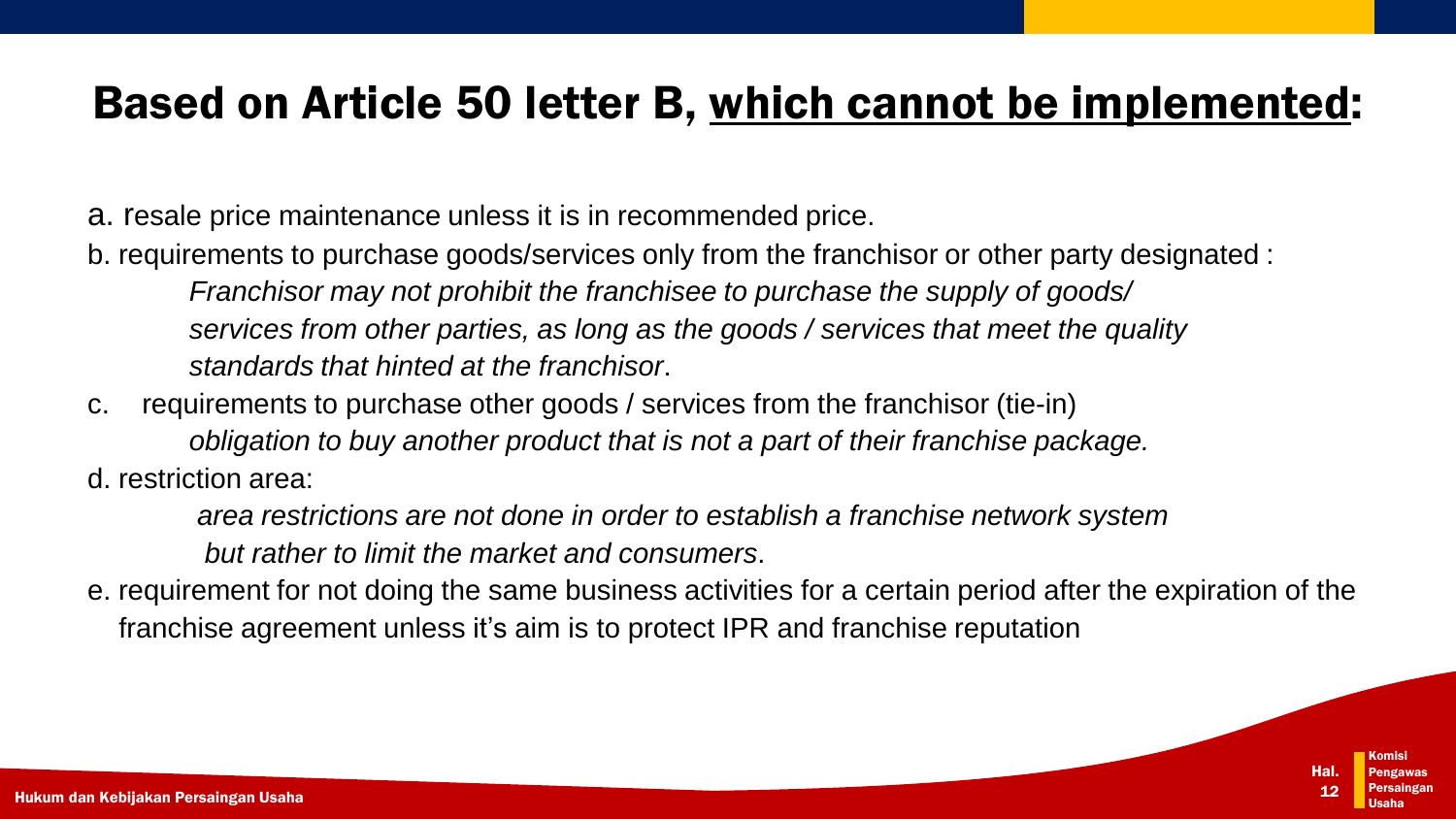# Conflict of norms?

### **The Supreme Court Decision**

- The Supreme Court decision No. 1 K/KPPU/2006, January 18, 2007 uphold KPPU decision No. 2 year 2005
- The defendant must stop minus margin condition to its suppliers

## **Minister of Trade Regulation**

- Minister of Trade Regulation No. 70/M-Dag/PER/12/ 2013 concerning guideline on structuring and management of traditional market, shopping centre and modern store
- Article 10

cooperation agreement between supplier and Department store must have trading terms as follows:

a. trading terms is not applicable

b. suppliers of goods to department stores only charge in *margin cost* and may be subject to additional margin and other costs according to the agreement of both parties